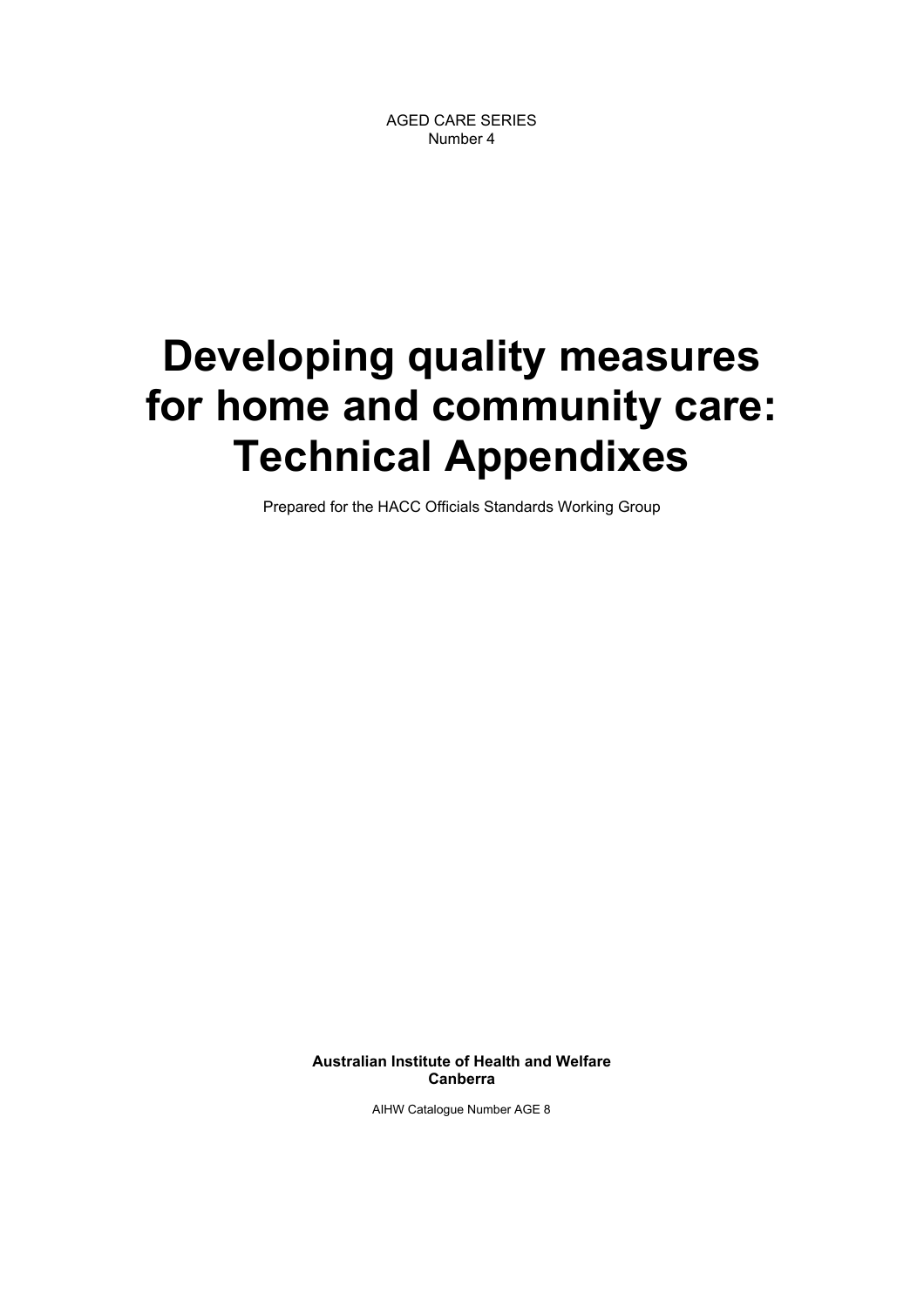© Commonwealth of Australia 1998

This work is copyright. Apart from any use as permitted under the *Copyright Act 1968*, no part may be reproduced without written permission from AusInfo. Requests and enquiries concerning reproduction and rights should be directed to the Manager, Legislative Services, AusInfo, GPO Box 84, Canberra ACT 2601.

This is the fourth in the Australian Institute of Health and Welfare's Aged Care Series. A complete list of the Institute's publications is available from the Publications Unit, Australian Institute of Health and Welfare, GPO Box 570, Canberra ACT 2601, or via the Institute's web-site at http://www.aihw.gov.au.

### **National Library of Australia Cataloguing-in-Publication data**

Developing Quality Measures for Home and Community Care

ISBN 0 642 24773 0 ISSN 1325–6025

1. Home care services – Australia – Quality control. 2. Community health services – Australia – Quality control. 3. Quality assurance – Australia. I. Butkus, Elizabeth. II. Gibson, Diane. III. Australian Institute of Health and Welfare. IV. Title. (Series: Aged care series; no. 4).

362.14068

### **Suggested citation**

Jenkins A, Butkus E, Gibson D 1998. The HACC Service Standards Instrument Pilot Project: Technical Appendices. Canberra: Australian Institute of Health and Welfare (Aged Care Series no. 4).

#### **Australian Institute of Health and Welfare**

Board Chair Professor Janice Reid **Director** Dr Richard Madden

Any enquiries about or comments on this publication should be directed to: Anne Jenkins Australian Institute of Health and Welfare GPO Box 570 Canberra ACT 2601 Phone: (02) 6244 1173

Published by Australian Institute of Health and Welfare Edited and typeset by Bookmark Publishing, Brisbane Printed by CPN Publications Pty Ltd